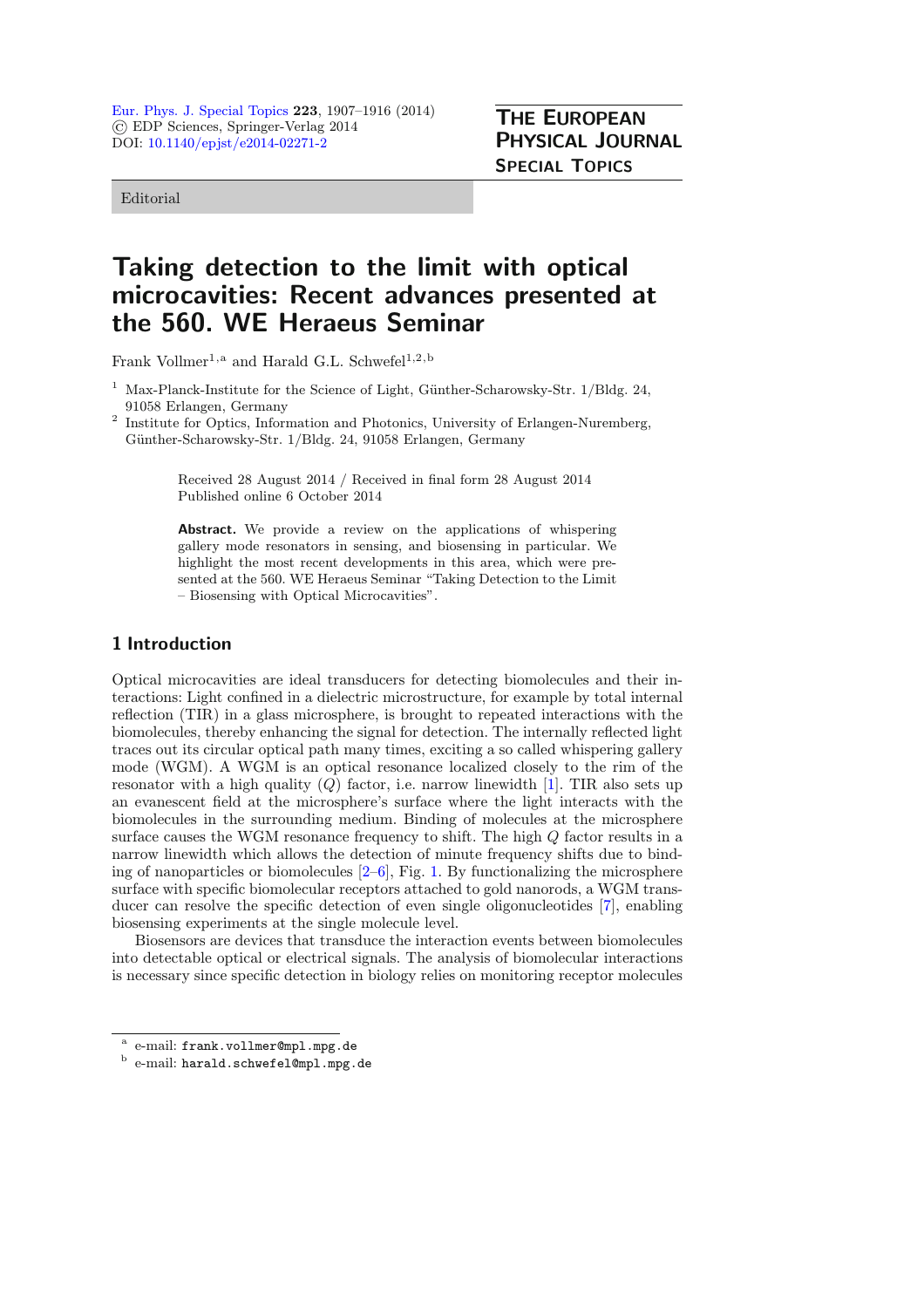<span id="page-1-0"></span>

Fig. 1. Left: a high Q whispering gallery mode resonator (here a glass microsphere on a glass fiber stem) exhibits resonances with narrow linewidth. The WGM light field (in yellow/red) is localized close to the rim of the microresonator. Right: upon binding of a molecule or particle a small frequency shift  $\delta \omega$  can be measured.

interacting with their target analytes. For example, oligonucleotide receptors are used for specific detection of nucleic acids, and antibodies are used for specific detection of proteins. WGMs enable real time detection of such interactions, with high sensitivity and time resolution [\[7](#page-6-3)[–13](#page-6-4)]. However, the applications of WGMs as transducers are by far not only limited to biosensing but they can find broad applications as nanoparticle and virus analyzers  $[14-17]$  $[14-17]$ , for measurements of the viscosity of a fluid  $[18]$ , as refractive index sensors [\[19,](#page-6-8)[20](#page-6-9)], monitors of unspecific protein adsorption, down to single proteins [\[21](#page-6-10)[,22](#page-7-0)], as metal ion detectors [\[23](#page-7-1)], as thermometers [\[24\]](#page-7-2), detectors of heavy water [\[25](#page-7-3)], for determining absolute absorption cross sections [\[26\]](#page-7-4), tuning of WGMs on-chip [\[27,](#page-7-5)[28\]](#page-7-6), and for monitoring water adsorption [\[29,](#page-7-7)[30](#page-7-8)], to name a few. Developing these varied applications provides a solid ground for improving this technology and cross-fertilizing its different implementations, which taken together have great importance in health care, environmental monitoring, and fundamental studies in the life sciences.

The WGM resonance signal is typically acquired by swept-wavelength scanning of a tunable laser source: a computer controlled external cavity diode laser is scanned, for example every millisecond, to acquire the spectral response of the sphere and determine its resonance frequency, linewidth and amplitude by computer based fitting algorithms [\[31](#page-7-9)]. Evanescent field couplers are used to direct the light into the microsphere and excite WGM, examples are prism couplers [\[7,](#page-6-3)[32,](#page-7-10)[33](#page-7-11)] and taper and waveguide couplers [\[3](#page-6-11),[34](#page-7-12)[–38\]](#page-7-13). More recently also free space coupled microcavities have been explored in biosensing, which require no coupling device and open up interesting nanoparticle sensing applications by monitoring linewidth change [\[16\]](#page-6-12). Also lower Q fluorescent cavities have been explored for WGM biosensing, in which case a spectrometers is used to resolve the fluorescent WGM spectra, with demonstrations of interesting in vitro as well as in vivo applications [\[39](#page-7-14)[–42\]](#page-7-15).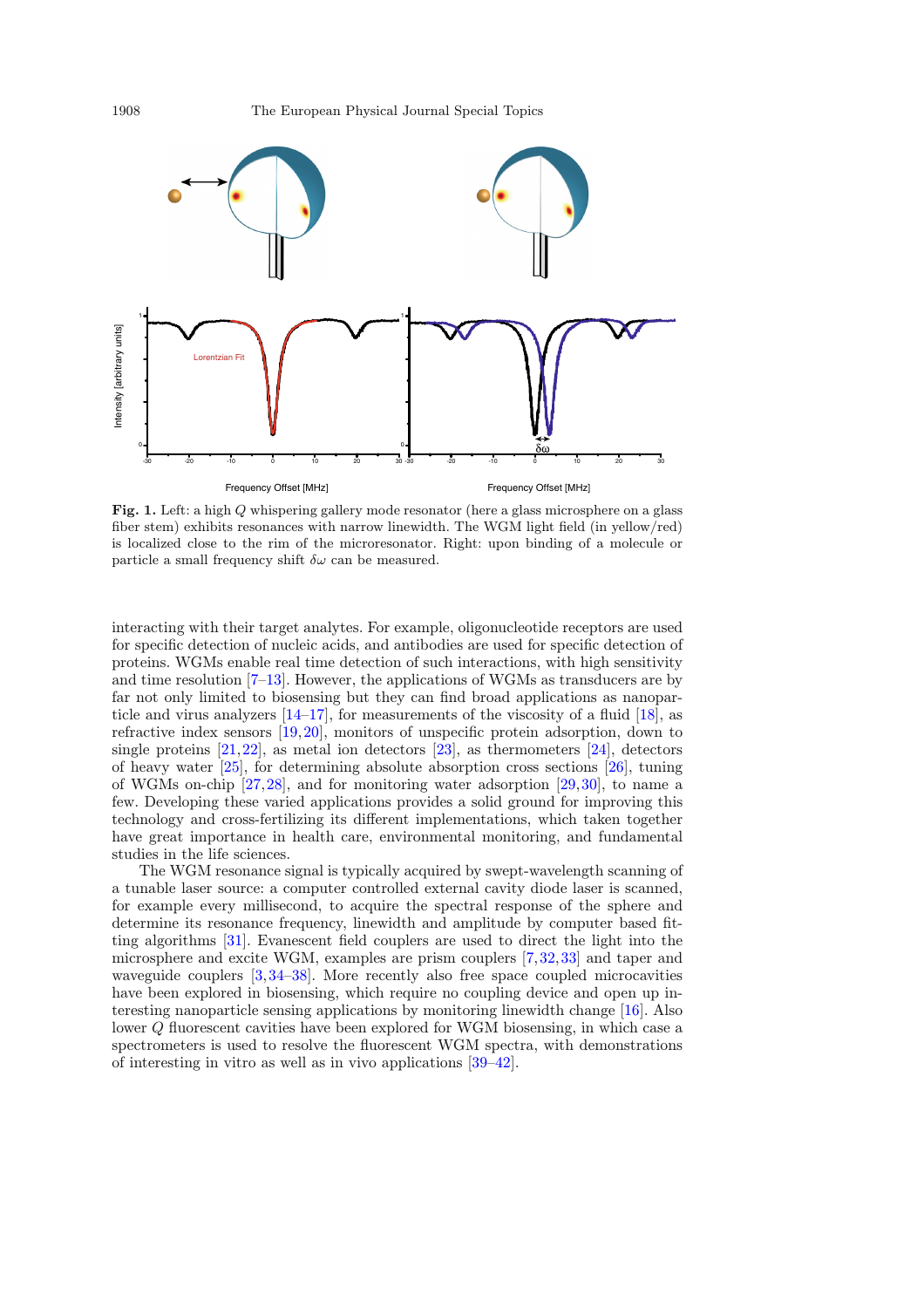#### 2 Biodetection mechanisms

Molecules are most sensitively detected by tracking the shift of WGM frequencies [\[7](#page-6-3)]. Theories have been developed to quantitate the frequency shift signals, by tracking one or more WGMs during molecular interaction events, thereby determining the number of molecules bound to the microcavity, deduce their binding orientation, as well as determine the thickness of an adsorbed layer [\[2](#page-6-1)[,31](#page-7-9),[34,](#page-7-12)[43](#page-7-16)[–48\]](#page-7-17). These analysis have been extended to other resonator geometries such as liquid core ring resonators [\[47](#page-7-18)], and also many simulation and theoretical tools have been developed in this context [\[41,](#page-7-19)[49](#page-7-20)[–51](#page-7-21)]. Quite often, the analysis of relative frequency shift signals in for example ring resonators suffices for many biosensing applications [\[12](#page-6-13)[,13](#page-6-4),[17](#page-6-6)[,52](#page-7-22)]. Another method particularly suitable for nanoparticle analysis, virus detection, and adlayer detection is based on tracking linewidth changes of WGM resonances, where it has been shown that depending on the size of the nanoparticle, the linewidth shift can be more sensitive as compared to the frequency shift [\[16](#page-6-12)[,26](#page-7-4)[,31](#page-7-9)]. Furthermore, when operating with particularly high Q resonators, the interaction of WGMs with nanoparticles can result in mode splitting [\[14](#page-6-5),[53\]](#page-7-23), and by combining the mode splitting with linewidth measurements it is possible to determine the size of a nanoparticle, independent from its binding location on the microcavity [\[14,](#page-6-5)[54](#page-7-24)[,55](#page-7-25)]. The mode split analysis is particularly important because it allows the suppression of the common mode noise inherent to both split modes, thereby suppressing for example temperature and bulk refractive index fluctuations. WGMs cannot only be examined in the frequency domain, quite recently approaches in the time domain have been introduced. For example, locking to a WGM mode allows real time detection at high time resolution [\[56,](#page-7-26)[57\]](#page-7-27). Furthermore, cavity ring down spectroscopy has been explored with microsphere cavities, opening up the possibility to apply methods established with other cavity geometries to the WGM domain [\[26](#page-7-4)[,58](#page-7-28)[–60\]](#page-7-29). Toroidal but also microspherical cavities allow the simultaneous excitation of optical and coupled mechanical modes such that frequency side-bands are created due to the mechanical vibrations, typically in the MHz to GHz range  $[61,62]$  $[61,62]$  $[61,62]$ . It has been shown that the mechanical vibrations can be sustained in a liquid core optical ring resonator, a liquid filled capillary that enables the determination of the mechanical properties of a sample, such as viscosity, which can change for example by the amount of dissolved glucose [\[18](#page-6-7)]. First steps towards adding Raman spectroscopy to microcavity biosensing were taken recently: trapped particles on a ring resonator were utilized to enhance and collect the Raman signal of a model analyte [\[63](#page-8-2)]. Furthermore, the trapping of nanoparticles can find utility in size spectroscopy of particles, and enhancing measurement signals [\[64](#page-8-3)[–67](#page-8-4)].

#### 3 Microresonator geometries, materials and coatings

Light can be confined resonantly in all kinds of materials and geometries, see Fig. [2.](#page-3-0) These vast implementation opportunities raise many interesting questions related to the engineering aspects of practical sensor devices. Many different cavity geometries have been explored in this vein, microspheres [\[68](#page-8-5)], toroidal shaped cavities [\[25](#page-7-3)[,69](#page-8-6)], goblets [\[70](#page-8-7)[–72](#page-8-8)], hollow core resonators [\[47](#page-7-18)], microbubbles [\[73](#page-8-9)[,74\]](#page-8-10), bottle resonators [\[75](#page-8-11)[–80\]](#page-8-12), polymer ring resonators [\[81](#page-8-13)[–83](#page-8-14)], silicon ring resonators [\[5](#page-6-14)[,84,](#page-8-15)[85\]](#page-8-16), silicon ring resonators in reaction tubes and on fiber ends [\[86](#page-8-17),[87\]](#page-8-18), as well as other ones.

Material systems range from different glass microcavities, to silicon and silicon nitrate  $[4]$ . The ultimate Q factor is material limited and Table [1](#page-3-1) gives an overview of Q factors that have been demonstrated for different geometries and materials. The highest achieved Q factors are found within crystalline materials [\[88](#page-8-19)]. Crystalline materials are very promising as they can be ultra high Q, birefringent, and possess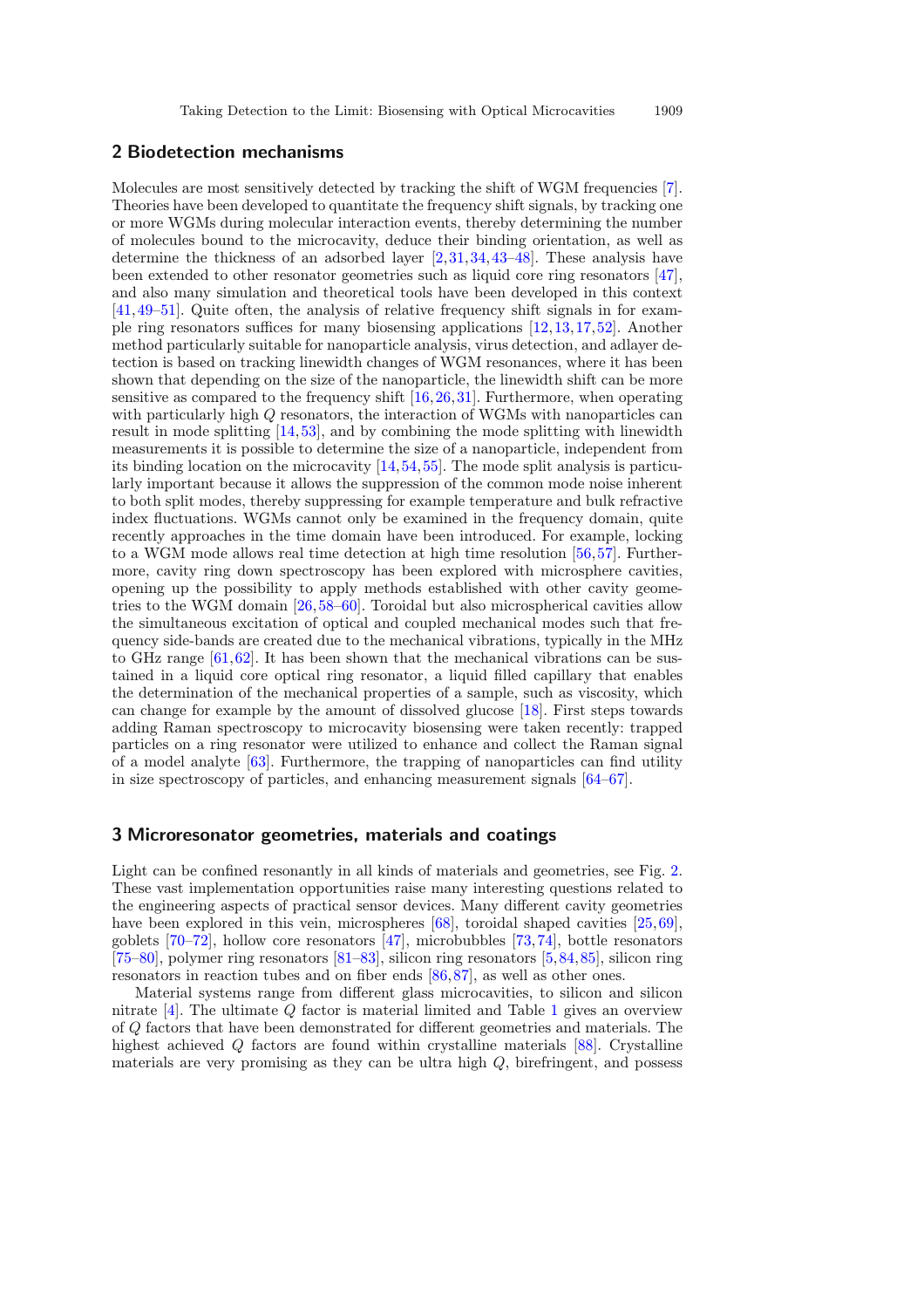<span id="page-3-0"></span>

Fig. 2. WGM resonances can be excited in different geometries and material systems.

| Material                | $\mathbf n$ | Wavelength        | $Q_{\rm mat}$        | $Q_{\rm exp}$                     | Geometry |
|-------------------------|-------------|-------------------|----------------------|-----------------------------------|----------|
| Suprasil                | 1.447       | $1310 \text{ nm}$ | $2.3\times10^{11}$   |                                   |          |
| Suprasil                | 1.456       | $656$ nm          | $3.0 \times 10^{10}$ | $\sim$ 9 $\times$ 10 <sup>9</sup> | sphere   |
| Suprasil                | 1.467       | $435 \text{ nm}$  | $9.2 \times 10^{9}$  |                                   |          |
| $SF-6$                  | 1.792       | $700 \text{ nm}$  | $7.0 \times 10^7$    | $> 10^6$                          | sphere   |
| $SF-6$                  | 1.864       | $405$ nm          | $1.3 \times 10^7$    |                                   |          |
| $SMF-28$                | 1.468       | $1310 \text{ nm}$ | $1.5 \times 10^{11}$ | $> 10^8$                          | sphere   |
| $SMF-28$                | 1.46        | 780 nm            | $2.1 \times 10^{10}$ | $\sim 10^8$                       | sphere   |
| Silicon                 | 3.476       | $1550$ nm         | $1.6 \times 10^{6}$  | $\sim 10^5$                       | sphere   |
| Silicon                 | 3.476       | $1550$ nm         | $1.6 \times 10^6$    | $\sim 10^5$                       | ring     |
| CaF <sub>2</sub>        | 1.431       | $795 \text{ nm}$  | $1.1 \times 10^{12}$ | $\sim 10^{11}$                    | disk     |
| $MgF_2$ (ordinary)      | 1.375       | $795 \text{ nm}$  | $2 \times 10^{10}$   | $\sim 10^9$                       | disk     |
| $MgF_2$ (extraordinary) | 1.387       | $795 \text{ nm}$  | $2 \times 10^{10}$   | $\sim 10^9$                       | disk     |
| Polystyrene             | 1.582       | $700 \text{ nm}$  | $4.3 \times 10^{5}$  | $\sim 10^5$                       | sphere   |
| Polystyrene             | 1.617       | $435 \text{ nm}$  | $2.6 \times 10^5$    |                                   |          |
| Polymethylmethacrylate  | 1.486       | $700~\mathrm{nm}$ | $6.4 \times 10^{6}$  |                                   |          |
| Polymethylmethacrylate  | 1.503       | $435$ nm          | $1.1 \times 10^7$    |                                   |          |

<span id="page-3-1"></span>Table 1. Microcavity Q factor and materials.

second order non-linearities. The high quality allows for narrow linewidth lasing [\[89](#page-8-20)[–91\]](#page-8-21) and the birefringence allows for example for temperature stabilization techniques [\[92\]](#page-9-0) and complex polarization behaviors [\[93](#page-9-1)].

The detection of biomolecules, such as adsorption of bovine serum albumin often serves as a first experiment to test the detection limits of a particular optical microcavity [\[34](#page-7-12)[,94](#page-9-2)[,95](#page-9-3)]. For biosensing, the microcavities are further modified with molecular receptors so that the microcavity transduces specific molecular interaction events into an optical signal. Such biosensing demonstrations have been performed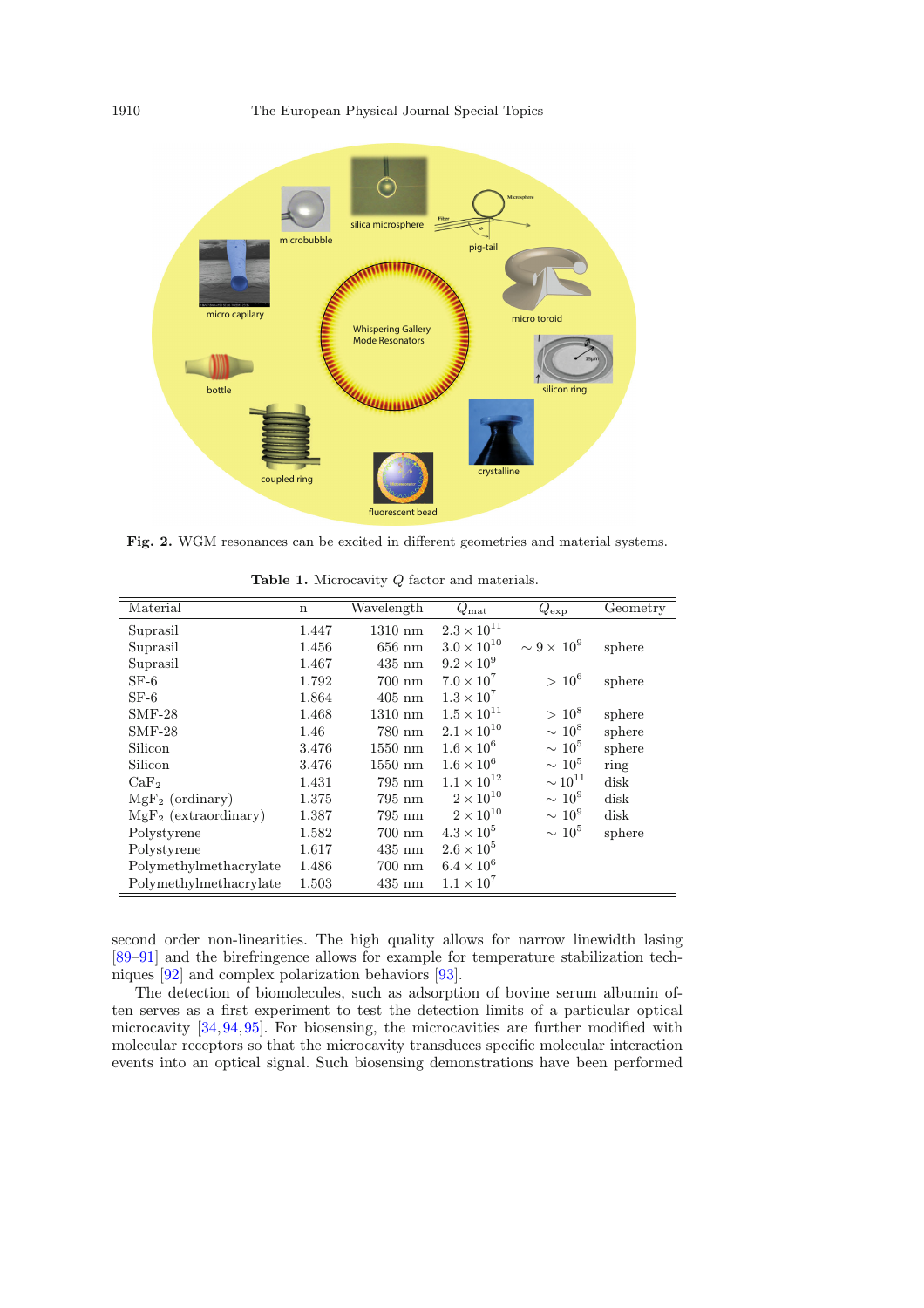<span id="page-4-0"></span>

Fig. 3. Plasmonic nanoantennas coupled to microcavities enhance sensitivity in biodetection. A) A molecule binding to a plasmonic nanoantenna coupled to a WGM microcavity experiences field strengths that are enhanced in proportion to  $E^2/E_0^2$ , boosting the frequency shift upon binding. Adapted from [\[94\]](#page-9-2). B) Unspecific adsorption of single BSA proteins to a plasmonic nanoparticle C) appear as steps in the WGM wavelength shift signal  $\Delta\lambda$ . Inset: as expected, no such steps are resolved in the linewidth trace  $\Delta \gamma$ , data is taken from [\[103\]](#page-9-4), for further references see text.

with various receptor molecules including antibodies  $[8]$  $[8]$ , oligonucleotides  $[10,12]$  $[10,12]$  $[10,12]$ , aptamers [\[96\]](#page-9-5), immobilized phage proteins [\[97](#page-9-6)], etc. In the quest of improving the detection limits towards resolving single molecules, very recently plasmonic enhancements, Fig. [3,](#page-4-0) have been introduced as means for boosting the frequency shifts in WGM biosensing [\[49](#page-7-20)[,94](#page-9-2),[95,](#page-9-3)[98](#page-9-7)[–101\]](#page-9-8), bringing single molecule detection within reach. First demonstrations of enhanced signals have been shown for the unspecific adsorption experiments with bovine serum albumin protein BSA, achieving detection limits down to single proteins and femotomlar concentration levels [\[22](#page-7-0)[,94,](#page-9-2)[95](#page-9-3)[,102](#page-9-9)[,103](#page-9-4)]. Biosensing on the single molecule level was demonstrated by monitoring interactions with specific nucleic acid receptor oligomers, discriminating matching and mismatched strands from their markedly different interaction kinetics [\[7](#page-6-3)]. This plasmon enhanced biosensing approach introduces an important paradigm for analysis of single molecules with optical microcavities, requiring the functionalization of a single molecule biosensor with a receptor molecule that interacts with its target molecule only transiently. This allows the proof of single molecule biosensing in experiments that monitor many single molecule interactions for statistical analysis. A Poisson statistics is expected for the time intervals between interaction events, and on-rate constants should follow a linear concentration dependence, governed by a first order rate equation in the single molecule regime [\[7\]](#page-6-3).

## 4 EPJ topical issue "Taking Detection to the Limit"

The articles in this EPJ special topics issue highlight some of the most recent advances in WGM detection, presented at the 560. WE Heraeus Seminar "Taking Detection to the Limit" – Biosensing with optical microcavities which took place in Bad Honnef,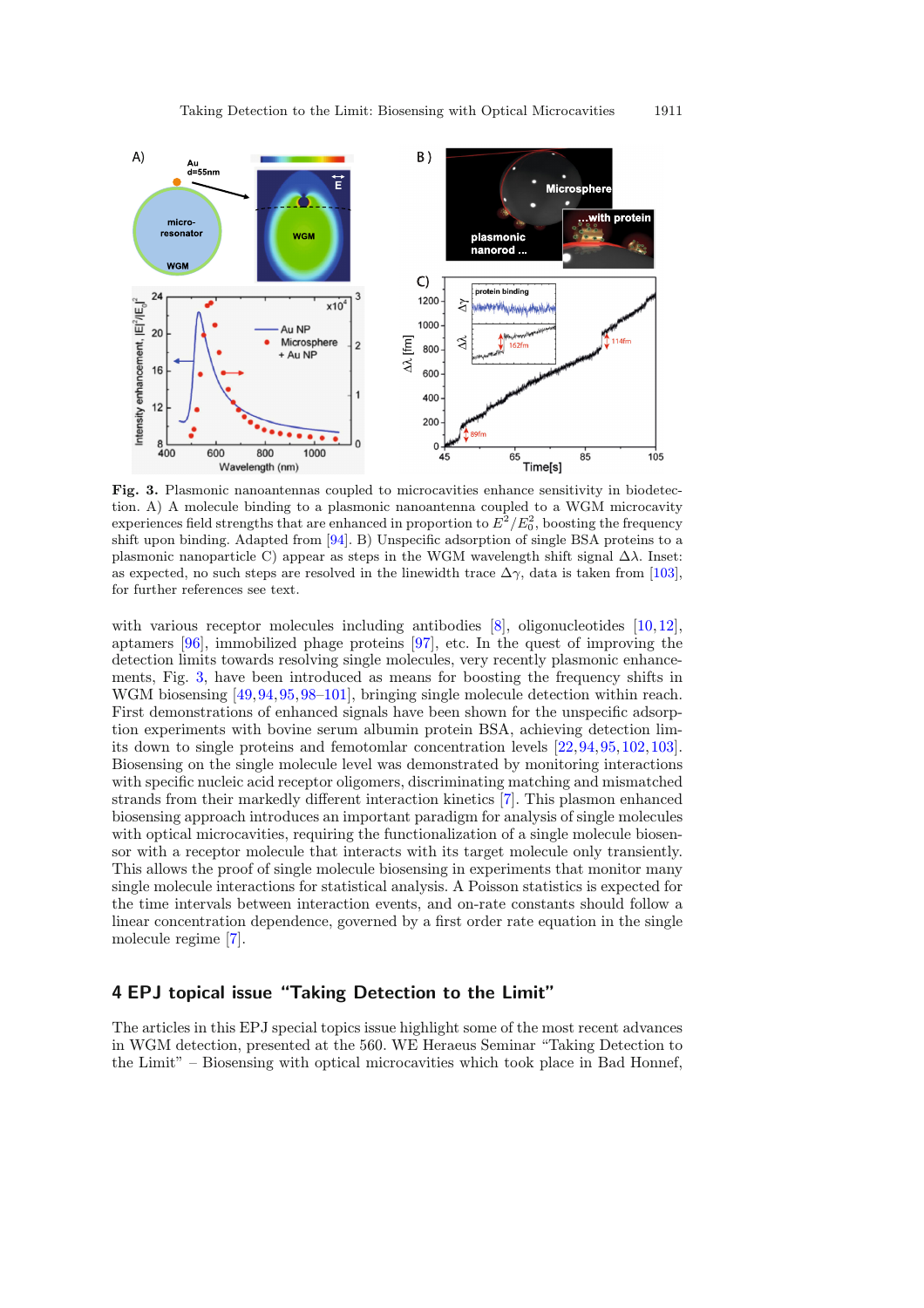Germany in April 2014. The articles are grouped in five sections: I. Hollow Core Resonators. II. WGM Theory. III. WGM Resonator materials. IV. Resonant Geometries/Structures. V. WGM Combined with Fluorescence.

I. Hollow Core Resonators: This minireview by Ward et al. [\[104](#page-9-10)] gives an excellent overview of the many applications of hollow whispering gallery microcavity resonator sensors. A tutorial introduction explains the confinement of light in the hollow core, capillary WGM-based resonators, and highlights the sensing mechanisms utilized for these devices. Different fabrication methods and many examples for applications of hollow WGM resonators are presented: pressure sensing, gas and temperature sensing, as well as refractive index- and biosensing. Sensing with liquid core lasers is also reviewed, a very recent approach amenable for WGM biosensing. The minireview is followed by an article by Zhu et al. [\[105](#page-9-11)] which shows the utility of hollow WGM resonators as optomechanofluidic sensors. Optical modes interact via mechanical modes excited in the hollow core resonators with a viscous fluid flowing through the core. Numerical simulations are used to estimate the mass sensing capabilities, as well as possibility of extracting other mechanical fluid properties such as density and speed of sound in only nanoliters of sample volume. Sensitivity limits to single particles or cells are given, showing possibility for extracting mechanical properties in biosensing applications using hybrid-shell modes operating in the MHz to GHz range.

II. WGM Theory: Yu et al. [\[106\]](#page-9-12) present a new approach towards numerical analysis of WGM modes which considers the WGMs as straight waveguides, bent to form a closed loop. Analysis of the cavity mode and calculation of Q factor is presented. This method can apply to any WGM structure, and may include metal coatings. The WGM structure in coated microspheres is examined by Ristic et al. [\[107](#page-9-13)]. In particular, high refractive index coatings are examined and it is found that the sensitivity to bulk refractive index sensing can be increased by several orders of magnitude. A first experimental realization of a silica microsphere coated with amorphous silicon is shown to have a Q factor of  $\sim 4 \times 10^5$ .

III. WGM Resonator materials: The paper by Foreman et al. [\[108](#page-9-14)] introduces liquid droplet WGM resonators for nanoparticle analysis. The concentration of a nanoparticle suspension in the droplets can be detected with higher sensitivity as compared to a glass microsphere immersed in the same nanoparticle solution. Detailed theory is presented, considering sensing mechanisms by frequency and linewidth shifts as well as mode splittings. First experiments show utility of this approach for determining the concentration of gold nanoparticles in a droplet of paraffin oil. Zeltner et al. [\[109](#page-9-15)] introduce crystalline disk WGM resonators for refractive index sensing. A 2.9 mm radius  $MgF_2$  disk with a refractive index only slightly higher than water shows refractive index sensitivity of more than 1 nm/RIU, due to the evanescent field length which is much longer as compared to similar sized silica spheres. Murib et al. [\[110\]](#page-9-16) introduce a sapphire microsphere for biosensing. WGM spectra are determined from scattered light of a 500  $\mu \mathrm{m}$  radius microsphere with  $Q \sim 10^4$  and an autocorrelation analysis is performed. Application for DNA sensing is discussed. In a similar scatter-ing setup Gökay et al. [\[111\]](#page-9-17) examine the WGMs of a silicon microsphere resonators and report  $Q$  factors up to  $10^5$  in a 500  $\mu$ m silicon microsphere. Utility for biosensing is discussed.

IV. Resonant Geometries/Structures: The properties of two vertically stacked and coupled silicon ring resonators are discussed by Campanella et al. [\[112](#page-9-18)]. The authors use full vectorial 3D FDTD methods in their simulations. The sensitivity to a streptavidin adlayer is predicted. Amini et al. [\[113](#page-9-19)] mount fluorescent WGM polystyrene microbeads modified with quantum dots on AFM cantilevers. Their system is used to sense integrin accumulation and formation of focal adhesions at the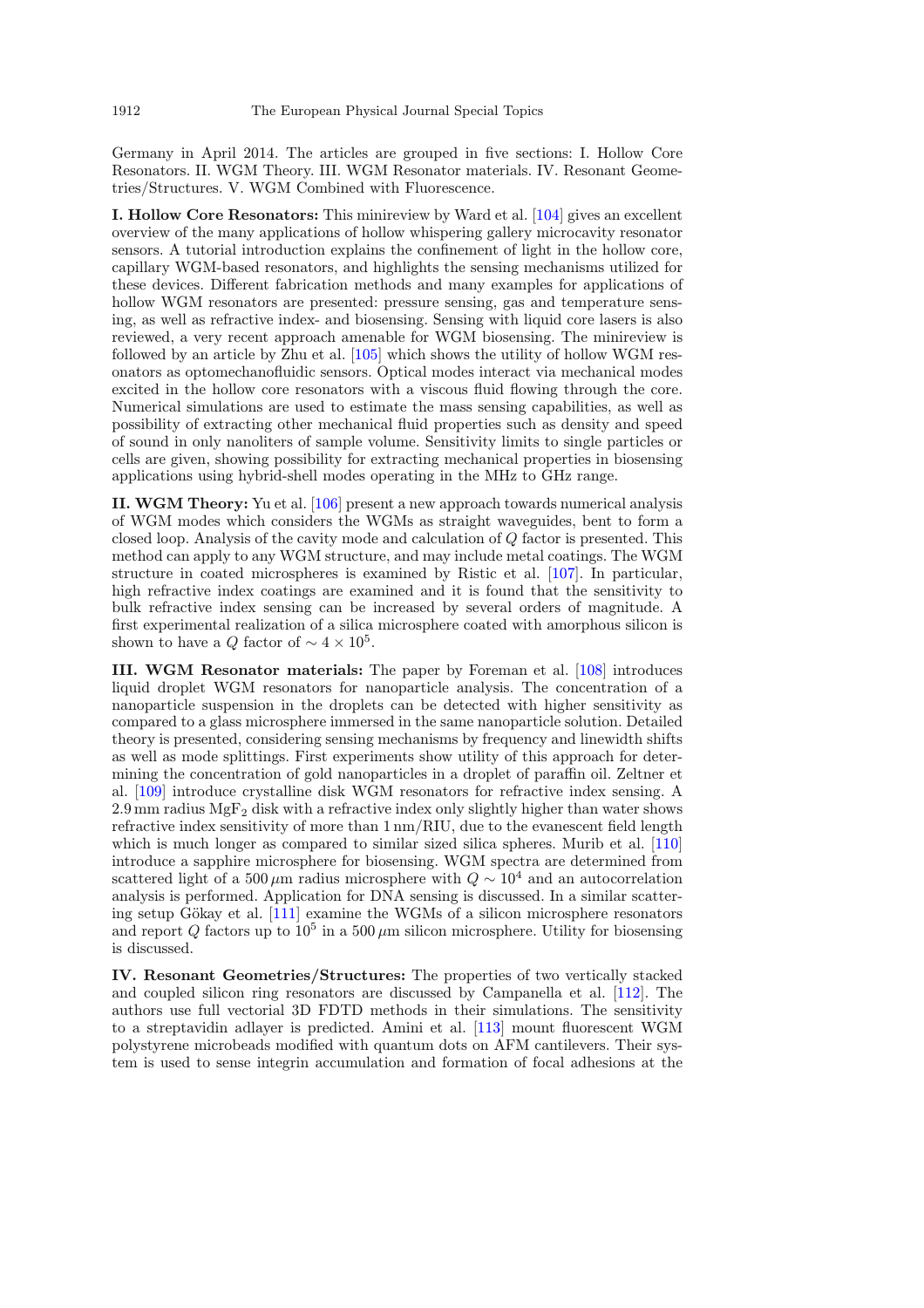surface of cells. Kosma et al. [\[42\]](#page-7-15) integrate a  $\sim 6 \mu m$  high index BaTiO<sub>3</sub> microsphere inside a microstructured optical fiber which they use to excite WGMs. The microbeads are excited by a supercontinuum laser source and WGMs are detected in scattering spectra acquired using a spectrometer. A 532 nm "pump" laser is used to demonstrate photorefractive tuning of the modes.

V. WGM Combined with Fluorescence: Bischler et al. [\[114\]](#page-9-20) present a comprehensive paper on the development of an in vitro diagnostic WGM system based on fluorescent low Q microbeads. WGM analysis, numerical evaluation, sensor conditioning, fluid handling, and control of the overall device are addressed. Peformance of the sensor system is evaluated and compared with other label free techniques such as SPR and QCM. Lastly, Aas et al. [\[115](#page-9-21)] report on FRET lasing from self assembled DNA structures excited in droplet resonators. Tetrahedral DNA complexes labeled with Cy3 and Cy<sub>5</sub> dyes are excited in microdropelts on superhydrophobic surfaces. This work features the combination of DNA nanotechnology with microdroplet lasers to demonstrate an approach for biosensing and novel photonic devices.

FV and HGLS would like to thank the Springer Editorial office, especially Sabine Lehr and Isabelle Houlbert, for their support in editing this special topics issue. They would further like to thank the Max Planck Society and the WE Heraeus Foundation for financial support.

### <span id="page-6-1"></span><span id="page-6-0"></span>References

- 1. K.J. Vahala, Nature 424(6950), 839 (2003)
- 2. M. Baaske, F. Vollmer, Chem. Phys. Chem. 13(2), 427 (2012)
- <span id="page-6-11"></span>3. X.D. Fan, I.M. White, S.I. Shopova, H.Y. Zhu, J.D. Suter, Y.Z. Sun, Anal. Chim. Acta 620(1-2), 8 (2008)
- <span id="page-6-15"></span>4. F. Vollmer, L. Yang, Nanophotonics 1(1), 267 (2012)
- <span id="page-6-14"></span>5. M. Iqbal, M.A. Gleeson, B. Spaugh, F. Tybor, W.G. Gunn, M. Hochberg, T. Baehr-Jones, R.C. Bailey, L.C. Gunn, IEEE J. Select. Topics Quant. Electr. 16(3), 654 (2010)
- <span id="page-6-2"></span>6. H.K. Hunt, A.M. Armani, Nanoscale 2(9), 1544 (2010)
- <span id="page-6-3"></span>7. M.D. Baaske, M.R. Foreman, F. Vollmer, Nat. Nanotechnol. (2014), doi: 10.1038/nnano.2014.180
- <span id="page-6-16"></span>8. A.L. Washburn, L.C. Gunn, R.C. Bailey, Anal. Chem. 81(22), 9499 (2009)
- 9. J.T. Gohring, P.S. Dale, X.D. Fan, Sensors, Actuat. B-Chem. 146(1), 226 (2010)
- <span id="page-6-17"></span>10. J.D. Suter, D.J. Howard, H.D. Shi, C.W. Caldwell, X.D. Fan, Biosensors Bioelectr. 26(3), 1016 (2010)
- 11. J.D. Suter, I.M. White, H.Y. Zhu, H.D. Shi, C.W. Caldwell, X.D. Fan, Biosensors Bioelectr. 23(7), 1003 (2008)
- <span id="page-6-13"></span>12. Y. Wu, D.Y. Zhang, P. Yin, F. Vollmer, Small 10, 2067 (2014)
- <span id="page-6-4"></span>13. M.S. Luchansky, R.C. Bailey, J. Amer. Chem. Soc. 133(50), 20500 (2011)
- <span id="page-6-5"></span>14. J.G. Zhu, S.K. Ozdemir, Y.F. Xiao, L. Li, L.N. He, D.R. Chen, L. Yang, Nat. Photon. ¨ 4(1), 46 (2010)
- 15. F. Vollmer, S. Arnold, D. Keng, PNAS 105(52), 20701 (2008)
- <span id="page-6-12"></span>16. L. Shao, X.F. Jiang, X.C. Yu, B.B. Li, W. Clements, F. Vollmer, W. Wang, Y.F. Xiao, Q. Gong, Adv. Mater. 25(39), 5616 (2013)
- <span id="page-6-6"></span>17. T. Lu, H. Lee, T. Chen, S. Herchak, J.H. Kim, S.E. Fraser, R.C. Flagan, K. Vahala, PNAS 108(15), 5976 (2011)
- <span id="page-6-7"></span>18. G. Bahl, K.H. Kim, W. Lee, J. Liu, X.D. Fan, T. Carmon, Nat. Comm. 4 (2013)
- <span id="page-6-8"></span>19. M. Sumetsky, R.S. Windeler, Y. Dulashko, X. Fan, Opt. Express 15(22), 14376 (2007)
- <span id="page-6-9"></span>20. N.M. Hanumegowda, C.J. Stica, B.C. Patel, I. White, X.D. Fan, Appl. Phys. Lett. 87(20) (2005)
- <span id="page-6-10"></span>21. K.A. Wilson, C.A. Finch, P. Anderson, F. Vollmer, J.J. Hickman, Biomaterials 33(1), 225 (2012)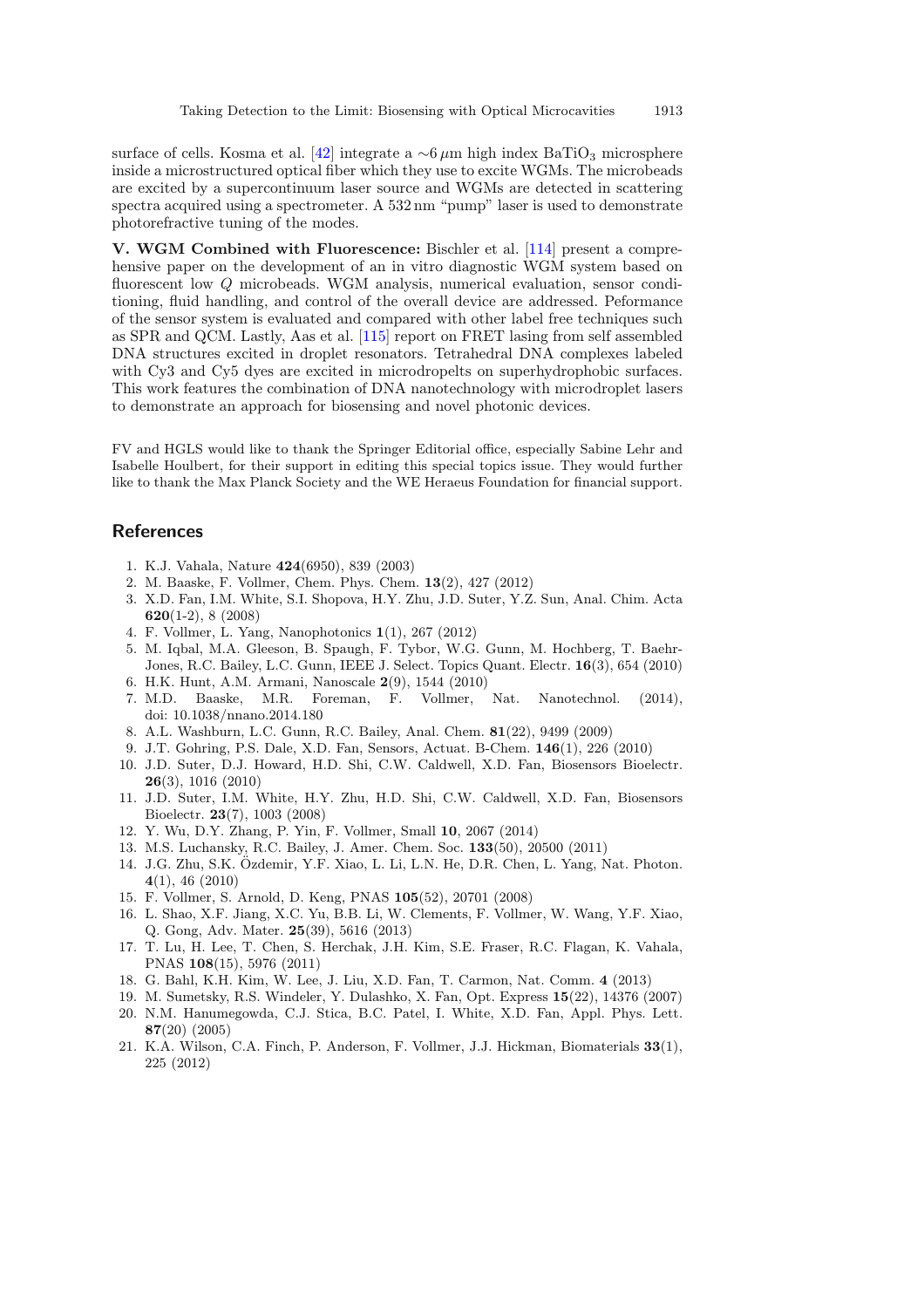- <span id="page-7-0"></span>22. V.R. Dantham, S. Holler, C. Barbre, D. Keng, V. Kolchenko, S. Arnold, Nano Lett. 13(7), 3347 (2013)
- <span id="page-7-1"></span>23. S. Panich, K.A. Wilson, P. Nuttall, C.K. Wood, T. Albrecht, J.B. Edel, Anal. Chem. 86(13), 6299 (2014)
- <span id="page-7-2"></span>24. W.L. Weng, J.D. Anstie, T.M. Stace, G. Campbell, F.N. Baynes, A.N. Luiten, Phys. Rev. Lett. 112(16) (2014)
- <span id="page-7-3"></span>25. A.M. Armani, K.J. Vahala, Opt. Lett. 31(12), 1896 (2006)
- <span id="page-7-4"></span>26. J.A. Barnes, G. Gagliardi, H.P. Loock, Optica 1(2), 75 (2014)
- <span id="page-7-5"></span>27. R. Henze, C. Pyrlik, A. Thies, J.M. Ward, A. Wicht, O. Benson, Appl. Phys. Lett. 102(4), (2013)
- <span id="page-7-6"></span>28. R. Henze, J.M. Ward, O. Benson, Opt. Express 21(1), 675 (2013)
- <span id="page-7-7"></span>29. D. Ganta, E.B. Dale, A.T. Rosenberger, Meas. Sci. Technol. 25(5) (2014)
- <span id="page-7-8"></span>30. L.M. Folan, Appl. Opt. 31(12), 2066 (1992)
- <span id="page-7-9"></span>31. M.R. Foreman, W. Jin, F. Vollmer, Opt. Express 22(5), 5491 (2014)
- <span id="page-7-10"></span>32. J. Lutti, W. Langbein, P. Borri, Appl. Phys. Lett. 93(15) (2008)
- <span id="page-7-11"></span>33. M.L. Gorodetsky, A.A. Savchenkov, V.S. Ilchenko, Opt. Lett. 21(7), 453 (1996)
- <span id="page-7-12"></span>34. F. Vollmer, D. Braun, A. Libchaber, M. Khoshsima, I. Teraoka, S. Arnold, Appl. Phys. Lett. 80(21), 4057 (2002)
- 35. M.L. Gorodetsky, V.S. Ilchenko, J. Opt. Soc. A 16(1), 147 (1999)
- 36. J.C. Knight, G. Cheung, F. Jacques, T.A. Birks, Opt. Lett. 22(15), 1129 (1997)
- 37. A.J. Qavi, T.M. Mysz, R.C. Bailey, Analytical Chemistry 83(17), 6827 (2011)
- <span id="page-7-13"></span>38. R. Ismaeel, T. Lee, M. Ding, M. Belal, G. Brambilla, Laser Photon. Rev. 7(3), 350 (2013)
- <span id="page-7-14"></span>39. M. Himmelhaus, A. Francois, Biosensors Bioelectr. 25(2), 418 (2009)
- <span id="page-7-19"></span>40. A. Weller, F.C. Liu, R. Dahint, M. Himmelhaus, Appl. Phys. B 90(3-4), 561 (2008) 41. I. Breunig, B. Sturman, F. Sedlmeir, H.G.L. Schwefel, K. Buse, Opt. Express 21(25),
- 30683 (2013) 42. K. Kosma, I. Konidakis, S. Pissadakis, Eur. Phys. J. Special Topics 223(10), 2035
- <span id="page-7-15"></span>(2014) 43. S. Arnold, M. Khoshsima, I. Teraoka, S. Holler, F. Vollmer, Opt. Lett. 28(4), 272
- <span id="page-7-16"></span>(2003)
- 44. I. Teraoka, S. Arnold, J. Opt. Soc. A 23(7), 1381 (2006)
- 45. I. Teraoka, S. Arnold, F. Vollmer, J. Opt. Soc. B 20(9), 1937 (2003)
- 46. M. Noto, F. Vollmer, D. Keng, I. Teraoka, S. Arnold, Opt. Lett. 30(5), 510 (2005)
- <span id="page-7-18"></span>47. H. Zhu, I.M. White, J.D. Suter, P.S. Dale, X. Fan, Opt. Express 15(15), 9139 (2007)
- <span id="page-7-17"></span>48. J. Topolancik, F. Vollmer, Biophys. J. 92(6), 2223 (2007)
- <span id="page-7-20"></span>49. A. Kaplan, M. Tomes, T. Carmon, M. Kozlov, O. Cohen, G. Bartal, H.G.L. Schwefel, Opt. Exp. 21(12), 14169 (2013)
- 50. F. Vanier, C. La Mela, A. Hayat, Y.A. Peter, Stokes Parameters Measurements for Whispering Gallery Modes Microcavities Characterization (Springer, The Netherlands, 2013), p. 453
- <span id="page-7-21"></span>51. S. Amini, Y. You, G.W. Kattawar, K.E. Meissner, Appl. Opt. 52(4), 690 (2013)
- <span id="page-7-22"></span>52. C.E. Soteropulos, H.K. Hunt, A.M. Armani, Appl. Phys. Lett. <sup>99</sup>(10) (2011)
- <span id="page-7-23"></span>53. L. He, S.K. Özdemir, J. Zhu, W. Kim, L. Yang, Nat. Nano  $6(7)$ , 428 (2011)
- <span id="page-7-24"></span>54. L.N. He, S.K. Özdemir, J.G. Zhu, L. Yang, Phys. Rev. A  $82(5)$  (2010)
- 55. J.G. Zhu, S.K. Özdemir, L. He, D.R. Chen, L. Yang, Opt. Express 19(17), 16195 (2011)
- <span id="page-7-26"></span><span id="page-7-25"></span>56. J.D. Swaim, J. Knittel, W.P. Bowen, Appl. Phys. Lett. 102(18), 4 (2013)
- <span id="page-7-27"></span>57. S. Rosenblum, Y. Lovsky, L. Arazi, F. Vollmer, B. Dayan, Nat. Photon. (submitted) (2014)
- <span id="page-7-28"></span>58. J.A. Barnes, G. Gagliardi, H.P. Loock, Phys. Rev. A 87(5), 053843 (2013)
- 59. G. Gagliardi, H.P. Loock, Cavity-Enhanced Spectroscopy and Sensing (Springer, Berlin, Heidelberg, 2014)
- <span id="page-7-29"></span>60. M.I. Cheema, S. Mehrabani, A.A. Hayat, Y.A. Peter, A.M. Armani, A.G. Kirk, Opt. Express 20(8), 9090 (2012)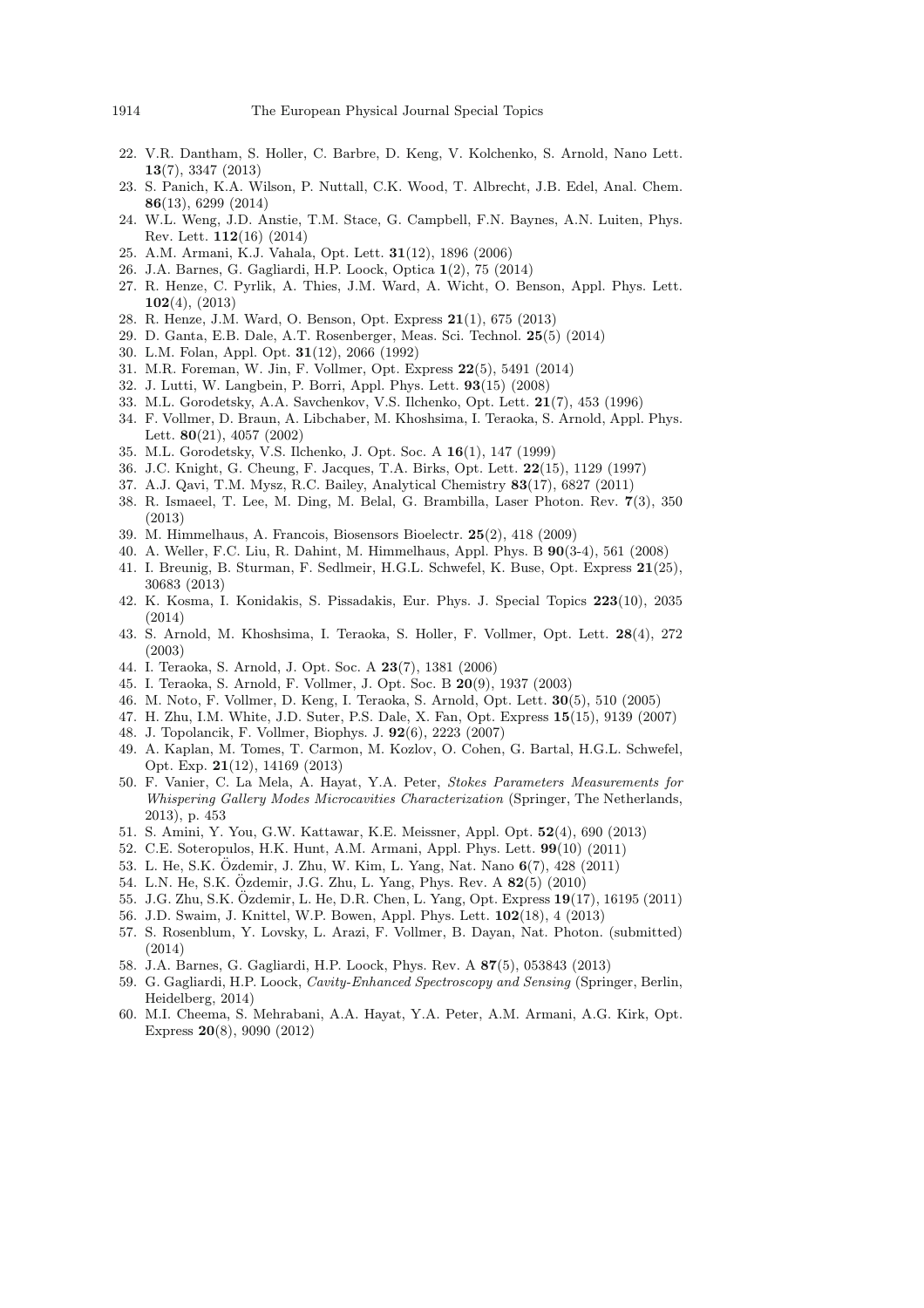- <span id="page-8-0"></span>61. K. Hyun Kim, G. Bahl, W. Lee, J. Liu, M. Tomes, X. Fan, T. Carmon, Light Sci. Appl. 2, e110 (2013)
- <span id="page-8-1"></span>62. A. Schliesser, T.J. Kippenberg, Cavity Optomechanics with Whispering-Gallery-Mode Microresonators (Springer, Berlin, Heidelberg, 2014), book section 6, Quantum Science and Technology, p. 121
- <span id="page-8-2"></span>63. S. Lin, W. Zhu, Y. Jin, K.B. Crozier, Nano Lett. 13(2), 559 (2013)
- <span id="page-8-3"></span>64. S. Lin, K.B. Crozier, ACS Nano 7(2), 1725 (2013)
- 65. S. Lin, E. Schonbrun, K. Crozier, Nano Lett. 10(7), 2408 (2010)
- 66. S. Arnold, D. Keng, S.I. Shopova, S. Holler, W. Zurawsky, F. Vollmer, Opt. Express 17(8), 6230 (2009)
- <span id="page-8-4"></span>67. Y.F. Chen, X. Serey, R. Sarkar, P. Chen, D. Erickson, Nano Lett. 12(3), 1633 (2012)
- <span id="page-8-5"></span>68. F. Vollmer, S. Arnold, Nat. Meth. 5(7), 591 (2008)
- <span id="page-8-6"></span>69. D.K. Armani, T.J. Kippenberg, S.M. Spillane, K.J. Vahala, Nature 421(6926), 925 (2003)
- <span id="page-8-7"></span>70. U. Bog, T. Laue, T. Grossmann, T. Beck, T. Wienhold, B. Richter, M. Hirtz, H. Fuchs, H. Kalt, T. Mappes, Lab Chip 13(14), 2701 (2013)
- 71. U. Bog, F. Brinkmann, H. Kalt, C. Koos, T. Mappes, M. Hirtz, H. Fuchs, S. Köber, Small (2014)
- <span id="page-8-8"></span>72. T. Beck, M. Mai, T. Grossmann, T. Wienhold, M. Hauser, T. Mappes, H. Kalt, Appl. Phys. Lett. 102(12), 121108 (2013)
- <span id="page-8-9"></span>73. S. Berneschi, A. Barucci, M. Brenci, F. Cosi, D. Farnesi, G.N. Conti, S. Pelli, S. Soria, G. Righini, Optical Microbubble Resonator: A Novel Structure for Sensing Applications (Springer, 2014), p. 359
- <span id="page-8-10"></span>74. Y. Yang, J. Ward, S.N. Chormaic, Opt. Express 22(6), 6881 (2014)
- <span id="page-8-11"></span>75. X. Zhang, L. Liu, L. Xu, Appl. Phys. Lett. 104(3), 033703 (2014)
- 76. A. Rottler, M. Harland, M. Bröll, M. Klingbeil, J. Ehlermann, S. Mendach, Phys. Rev. Lett. 111(25) (2013)
- 77. M. Sumetsky, Opt. Express 20(20), 22537 (2012)
- 78. M. Ding, G. Senthil Murugan, G. Brambilla, M.N. Zervas, Appl. Phys. Lett. 100(8), 081108 (2012)
- 79. G. Senthil Murugan, M.N. Petrovich, Y. Jung, J.S. Wilkinson, M.N. Zervas, Opt. Express 19(21), 20773 (2011)
- <span id="page-8-12"></span>80. M. Pöllinger, D O'Shea, F. Warken, A. Rauschenbeutel, Phys. Rev. Lett.  $103(5)$  (2009)
- <span id="page-8-13"></span>81. C. Delezoide, C. Nogues, R. Castro, J. Lautru, M. Buckle, I. Ledoux-Rak, J. Zyss, C.T. Nguyen, in Lasers and Electro-Optics Europe (CLEO EUROPE/IQEC), 2013 Conference on and International Quantum Electronics Conference (IEEE, 2013), p. 1
- 82. A. Delplanque, E. Henry, J. Lautru, H. Leh, M. Buckle, C. Nogues, Appl. Surf. Sci. (2014)
- <span id="page-8-14"></span>83. C. Delezoide, M. Salsac, J. Lautru, H. Leh, C. Nogues, J. Zyss, M. Buckle, I. Ledoux-Rak, C.T. Nguyen, IEEE Photon. Techn. Lett. 24(4), 270 (2012)
- <span id="page-8-15"></span>84. C.A. Barrios, Anal. Bioanal. Chem. 403(6), 1467 (2012)
- <span id="page-8-16"></span>85. K. De Vos, I. Bartolozzi, E. Schacht, P. Bienstman, R. Baets, Opt. Express 15(12), 7610 (2007)
- <span id="page-8-17"></span>86. C.L. Arce, S. Van Put, A. Goes, E. Hallynck, P. Dubruel, K. Komorowska, P. Bienstman, J. Appl. Phys. 115(4), 044702 (2014)
- <span id="page-8-18"></span>87. C.L. Arce, K. De Vos, T. Claes, K. Komorowska, P. Bienstman, SOI Microring Resonator Sensor Integrated on a Fiber Facet (Springer, 2015), p. 53
- <span id="page-8-19"></span>88. I.S. Grudinin, V.S. Ilchenko, L. Maleki, Phys. Rev. A 74(6), 063806 (2006)
- <span id="page-8-20"></span>89. B. Sprenger, H.G.L. Schwefel, Z.H. Lu, S. Svitlov, L.J. Wang, Opt. Lett. <sup>35</sup>(17), <sup>2870</sup> (2010)
- 90. J. Alnis, A. Schliesser, C.Y. Wang, J. Hofer, T.J. Kippenberg, T.W. Hänsch, Phys. Rev. A 84(1), 011804 (2011)
- <span id="page-8-21"></span>91. M.C. Collodo, F. Sedlmeir, B. Sprenger, S. Svitlov, L.J. Wang, H.G.L. Schwefel, Opt. Express 22(16), 19277 (2014)